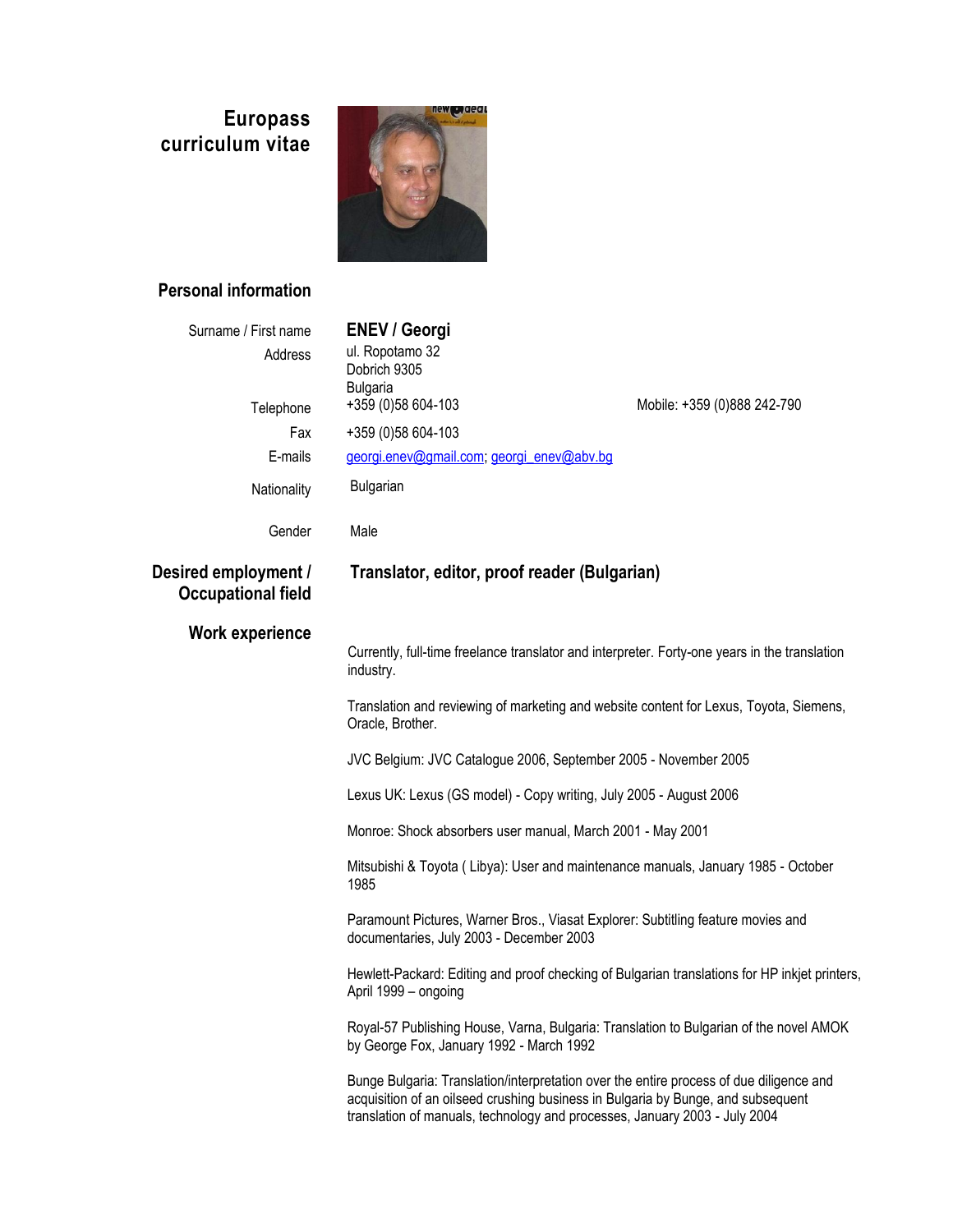Schooner Corporation: Translation/interpretation over the entire process of due diligence and acquisition of an oilseed crushing business in Bulgaria by Schooner Corporation, and subsequent translation of manuals, technology and processes, June 1998 - February 2001

Metal-Mayak Bulgaria: Translation of manuals and documentation related to acquiring a technology from M.A.N. for the automotive industry: January 1987 - March 1990

ISO Agrocomplect Libya: Translation/interpretation over the entire period of construction of a poultry complex and setting up equipment in it on a turnkey basis, July 1983 - August 1986

I am working on an ongoing basis on projects for Oracle, Brother, Hewlett-Packard, Huawei. I am fairly comfortable with translation of IT & Telecom related content.

I translated a number of operating and servicing manuals for Toyota and Mitsubishi some 30 years ago, and just a month ago I completed a series of workshop manuals for Opel.

I have also done a few medical and pharmaceutical jobs related to both human and veterinary medicine.

I recently completed a large translation job for Opel, and I am currently working on a large project for Komatsu, Japan.

I have translated a series of films on various subjects for the European Parliament TV channel.

Dates 3/7/1983 - 24/8/1986

Occupation or position held Full-time translator/interpreter

Main activities and responsibilities Translation/interpretation from English to Bulgarian and vice-versa.

Name and address of employer Agrocomplect Engineering Enterprise headquartered in Sofia, Bulgaria, operating in Libya in the 1980s, out of business now.

Type of business or sector Poultry breeding, poultry meat processing.

## Dates 1/1/1987 - 1/3/1990

Main activities and responsibilities Translation/interpretation from English to Bulgarian and vice-versa.

Name and address of employer Metal-Mayak Engineering Enterprise, headquartered in Dobrich, Bulgaria, out of business now.

## Dates 1/6/1998 - 13/7/2004

Main activities and responsibilities Translation/interpretation from English to Bulgarian and vice-versa.

Name and address of employer Kaliakra AD (a company of Bunge) 67, 25<sup>th</sup> September Blvd. Dobrich 9300 Bulgaria Type of business or sector Oilseed crushing and processing, vegetable oil production.

## **Personal skills and competences**

 I have a wealth of 41 years' experience as a translator and interpreter (part-time and fulltime) from English to Bulgarian and Bulgarian to English;

Occupation or position held Full-time translator/interpreter Type of business or sector Military.

Occupation or position held Full-time translator/interpreter